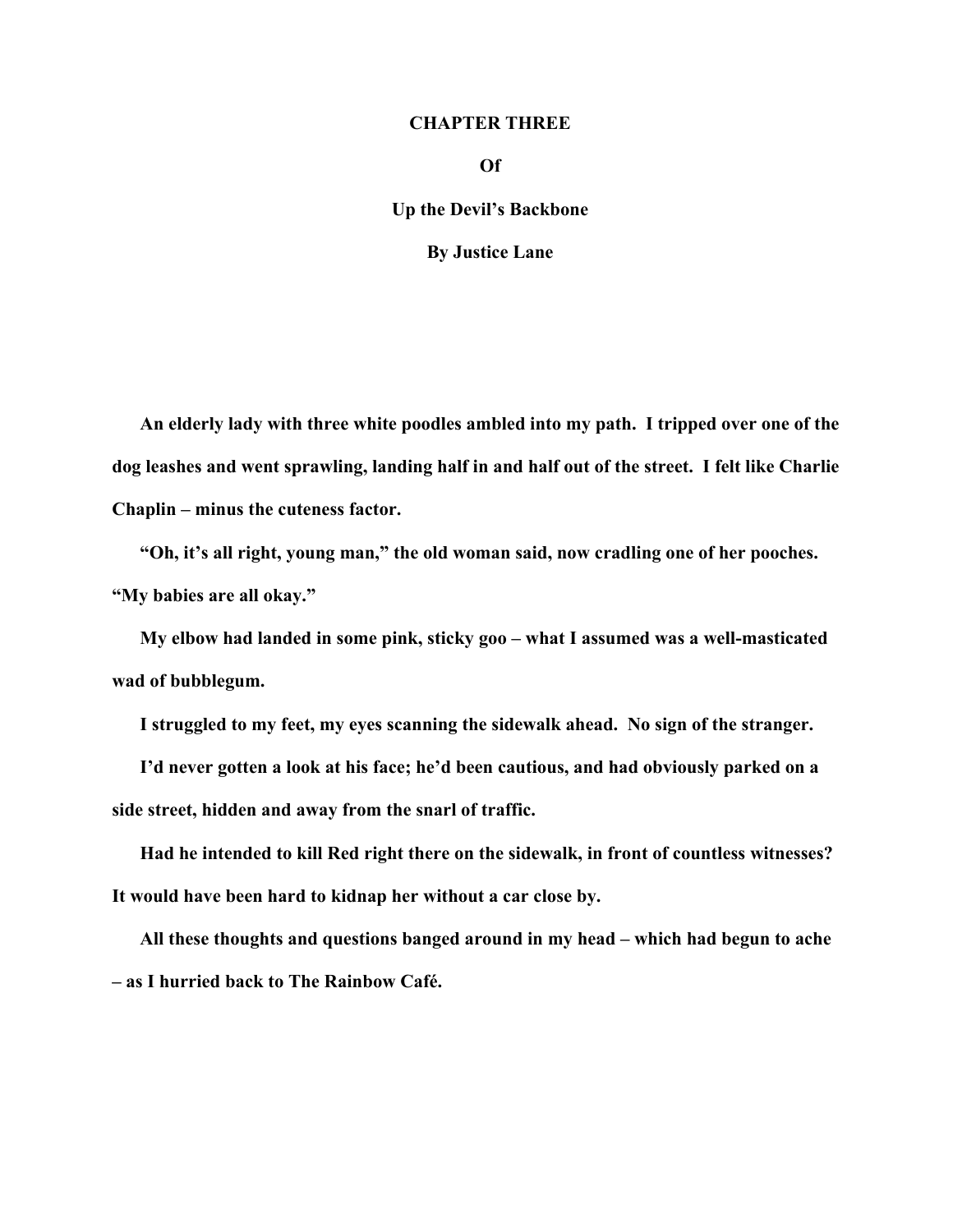**When I walked in, I saw Terry standing next to Red at the bar, his arm around her shoulders. She was holding a glass of water, which she didn't seem to want. Her expression was calm and thoughtful.** 

**"Sweetheart, you didn't let him get away, did you?"** 

**I was a little out breath still, so I shrugged and gave Terry the palms up gesture.** 

**Eve came out of the kitchen. "Should we call the police now?" she asked.** 

**I shook my head. "I'll get in touch with my detective friend. He'll meet us at my place."** 

**Red spoke, finally, her voice quiet. "He called me Sondra."** 

**Terry looked puzzled. "Maybe he mistook you for someone else, that's all."** 

**Oh, the guy knew her all right. The plot had just gotten a few inches thicker.** 

**\*\*\*\*\*\*\*\*\*\*** 

**A faint smoky smell still lingered in the house.** 

**Hector Ramirez stood staring at the TV in Mrs. Mableton's parlor, sipping tea out of a dainty china cup. My landlady's Sunday afternoon Hearts game was well underway.** 

**Noreen and two women from Georgia's Presbyterian church sat with her at a card table by the front windows.** 

**Doris was a middle-aged flirt and a gabber who loved to dress in bright, polyester pantsuits. Althea, who was in her mid-70s, was a shy, heavyset woman who giggled a lot.** 

**Hector turned to look at me as Red and I entered the parlor. He pointed at the television set.**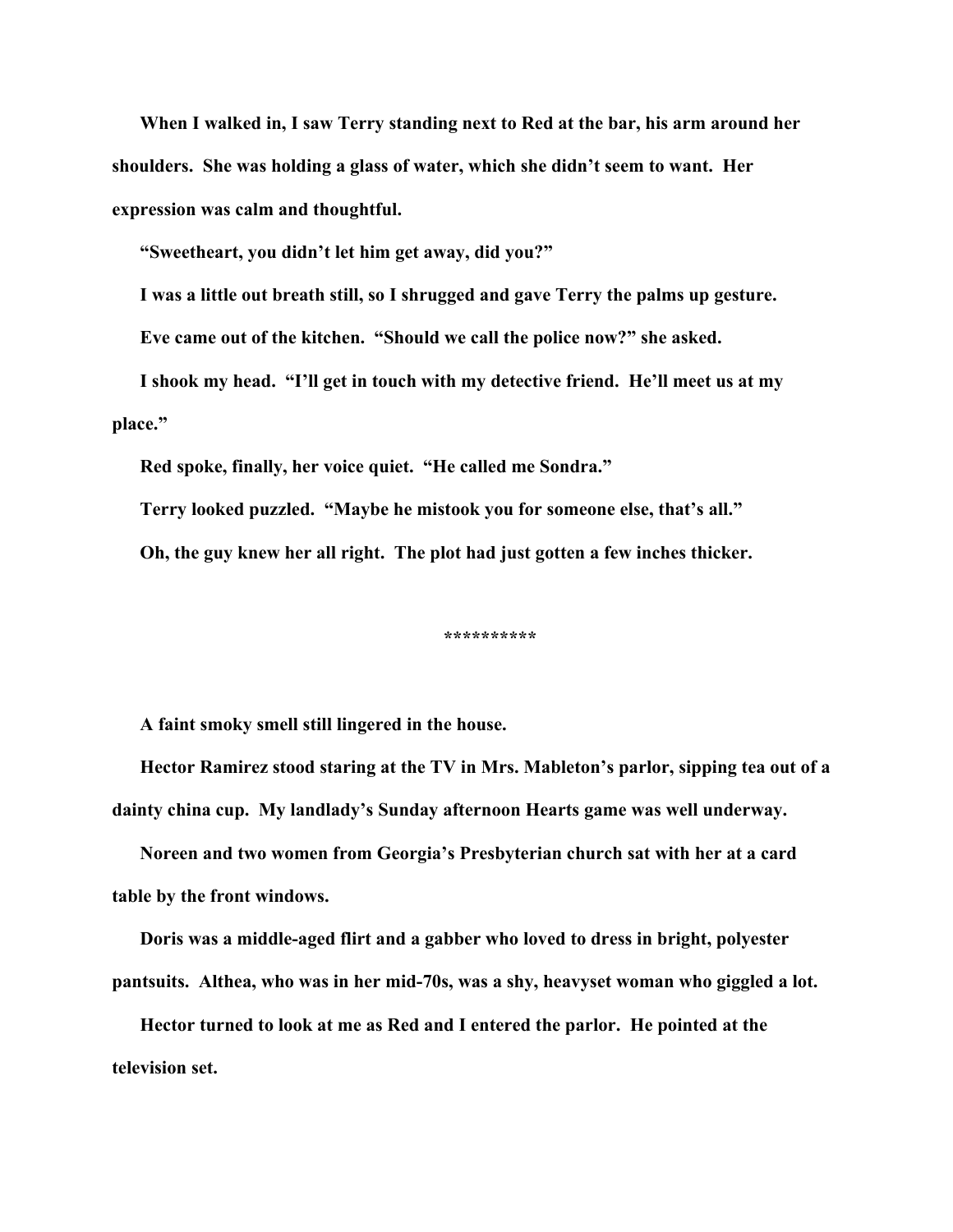**Before he could get a word out, Georgia jumped up from the card table and ran to greet us.** 

**"Evan, your little friend is all over the news! There's been a murder and – " She broke off, and put a hand over her mouth.** 

**Hector finished Georgia's sentence. "We know Jude's true identity. The news just broke." He set his teacup on the walnut coffee table and gave Red a sympathetic look. "Maybe you should sit down, Mrs. Martini."** 

**Red took his advice, ashen-faced, and I leaned over the back of her armchair.** 

**"Humph, a stiff drink – that's what she's gonna need," Noreen stated emphatically.** 

**Althea let out a nervous twitter as Doris cut the deck of cards. Georgia had reclaimed her seat at the table.** 

**Hector turned the volume up on the TV.** 

**A pretty brunette stood in the driveway of a large, stone and timber A-frame on a wooded hillside. The caption below her on the TV screen said, "Martini Vacation Home."** 

**"Anthony Martini, the brother of Steve Martini, was taken into custody earlier today for questioning after the body of the family's chauffeur was found in a car hidden in a shed on this property. Police were apparently tipped off by an anonymous caller. Anthony Martini has declared his innocence – and concern for his missing older brother, who now runs Chicago's biggest crime family. Steve Martini was married just yesterday in Las Vegas to restaurant owner, Sondra West. The ceremony reportedly took place at The 1920s Chicagoland Hotel & Casino, which is owned by the Martini family."**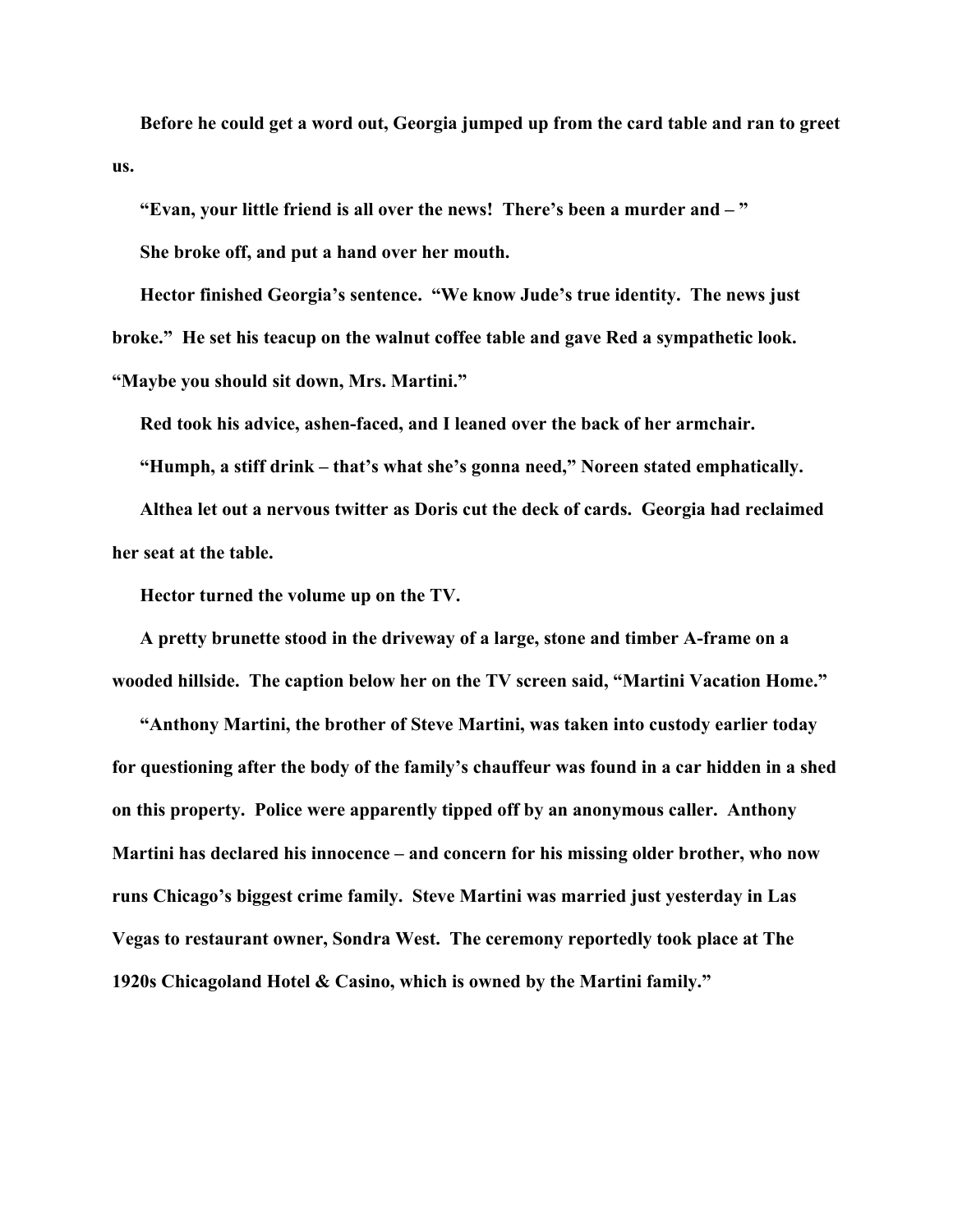**A wedding photo of the couple standing next to a towering white cake flashed onto the screen. Red – Sondra – was not smiling. Steve Martini's handsome face wore a smug expression.** 

**The reporter continued. "The bride and groom were en route to this vacation home when they disappeared. A search for the couple is currently underway. This is Lindsay Baker reporting live from Big Bear."** 

**Hector switched off the TV. "Evan, I just took a call from Deputy Henshaw right before you got here. He's confirmed Sondra's identity. She's the missing bride from Chicago. Word's going to go out on the wire soon." He sighed. "Now, Mrs. Martini, I know this is a lot to take in, but I need you to tell me everything you can remember about the stranger who attacked you today."** 

**I gave Sondra's shoulder a gentle squeeze.** 

**She took a deep breath. "I'm not sure it was an attack, actually. He came up to me and said, 'Sondra, we need to talk. Come with me now.' He seemed surprised that I resisted."** 

**"Can you give me a description of the guy?"** 

**"Tall, blond, good-looking."** 

**"Well-dressed," I added.** 

**"I've always thought** *you* **were a sharp dresser, Evan," Doris said sweetly, smiling at me. "You look so much like that cute, dark-haired actor on that 70s emergency show. What was his name?"** 

**Noreen grunted. "Doe, stop yapping and give up a card."** 

**"Detective Ramirez, how soon will I be going back to Chicago?" Sondra asked, her voice wavering with emotion – anxiety mixed with relief.**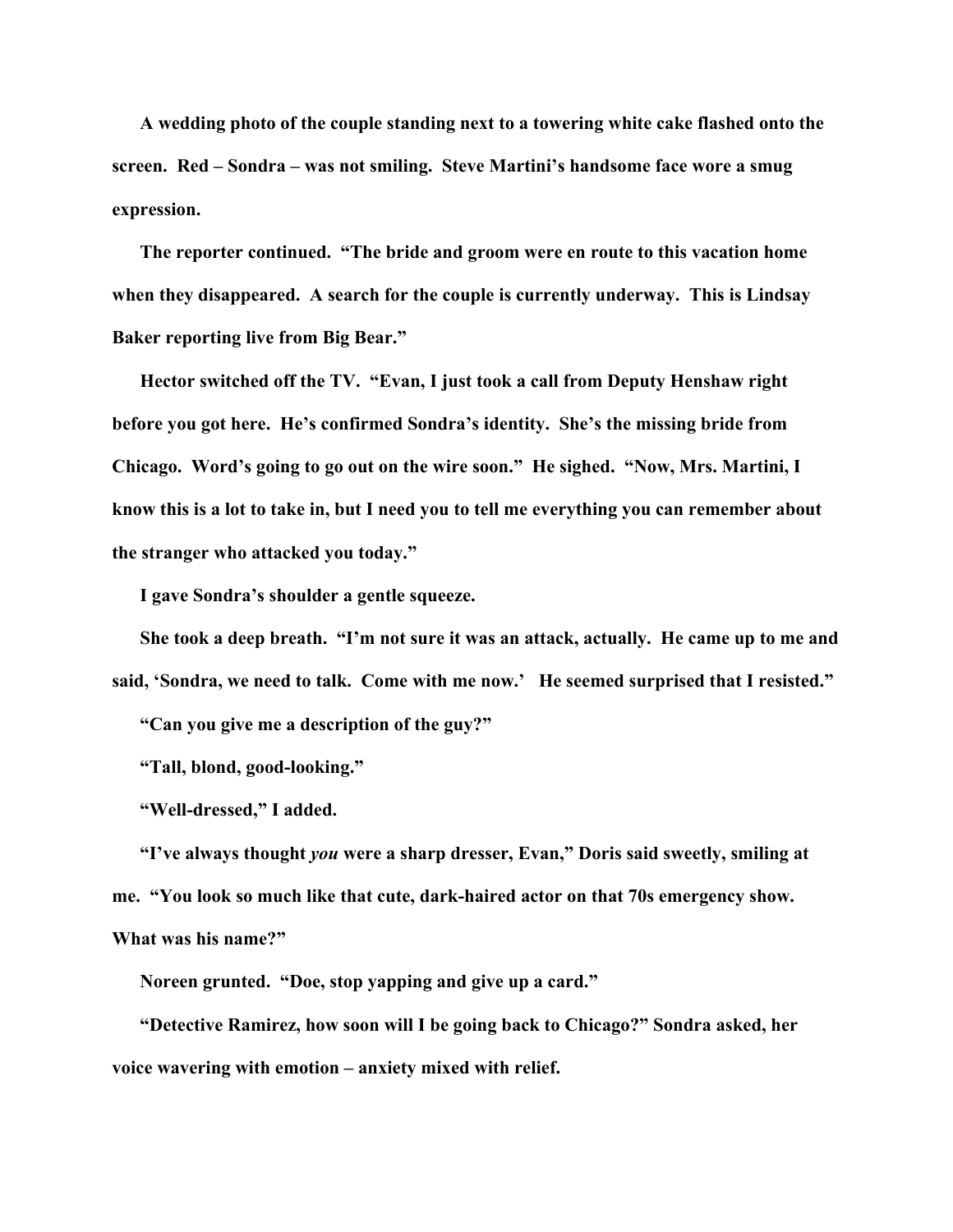**"That depends. You'll probably have to be questioned again by the authorities in Big Bear. Wouldn't you prefer to stay in California until your husband is found?"** 

**"I don't even remember my husband, Detective." Sondra bowed her head. "Do you think he's still alive?"** 

**Hector hesitated before answering. "It doesn't look good."** 

**"And if he's dead, will I be a murder suspect as well?"** 

**Another tough one.** 

**"Look, Mrs. Martini, we still have a lot of unanswered questions. I hope I'm wrong about your husband, but he had a lot of enemies. We just have to wait and see how this thing plays out."** 

**Sondra nodded. "I understand."** 

**"RANDOLPH MANTOOTH!" Doris yelled triumphantly, as everyone around her jumped. "That's the actor I was thinking of. Evan reminds me of Randolph Mantooth."** 

**\*\*\*\*\*\*\*\*\*\*** 

**The call from Chicago came for Sondra later that evening. It was her sister-in-law, Francesca Martini. Sondra was told she had no other family but her new in-laws.** 

**Miss Martini was anxious for her to return home. She was devastated by her brother Tony's arrest, and her oldest brother's disappearance. She couldn't leave her ailing father, Alfredo, to travel to California. She needed Sondra at home. Sondra would remember everything once she returned to the Martini estate.** 

**How I hoped that was true.**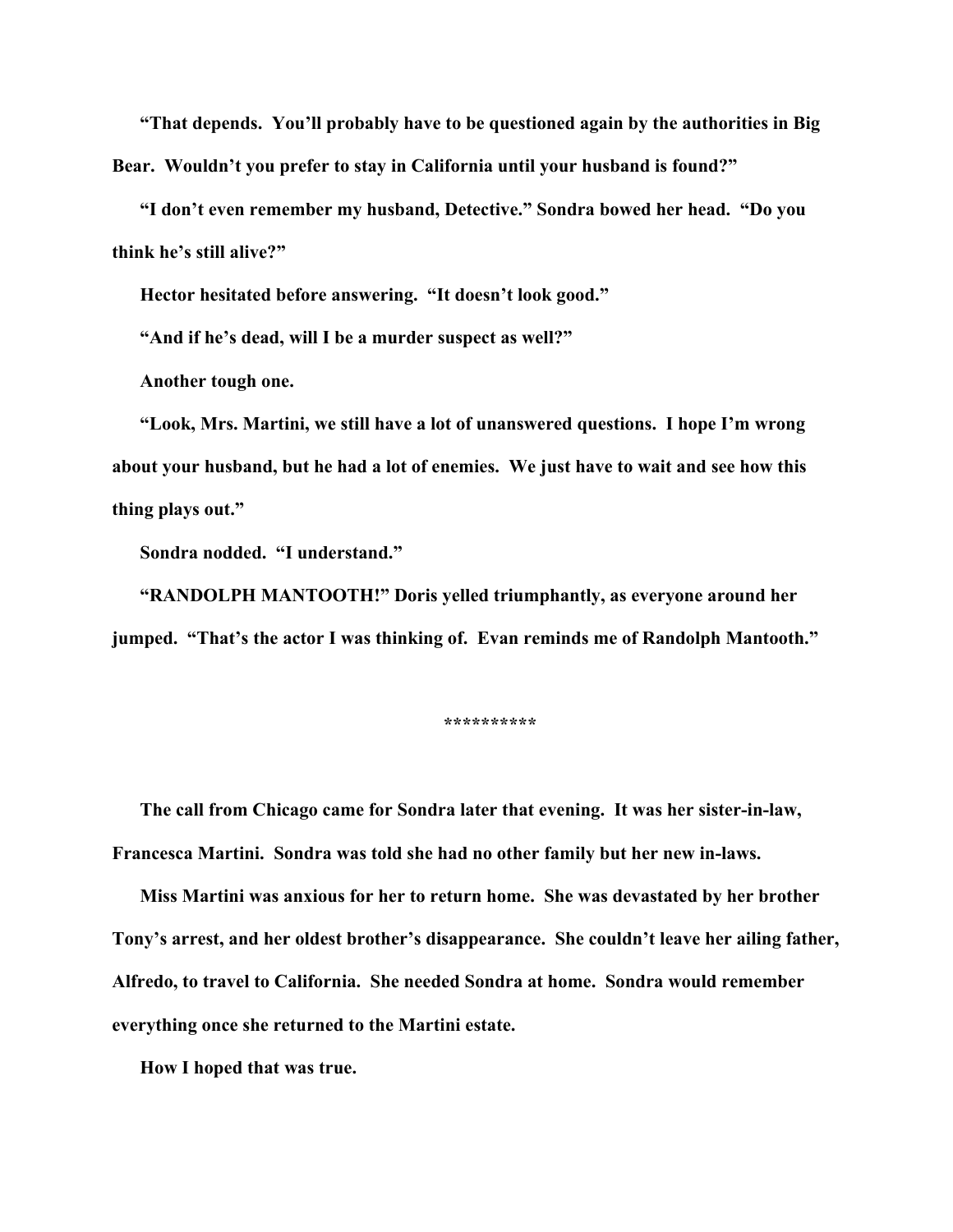**Sondra would have to stop in Big Bear first. Hector would pull some strings to get the ordeal over with quickly – at least temporarily. Another trip back to California was likely.** 

**"Evan, will you come back with me, please?" Sondra was sitting on my sectional, sipping a cup of decaf coffee. She brushed a dark curl out of her eyes – stormy eyes that were once again pleading for my help. "I know it's a lot to ask, but my in-laws are just strangers to me right now. I don't know who to trust – except for you."** 

**Marrying into a mobster's family – what can you expect?** 

**"You already know I'll go. I'll tell my editor I have an exclusive story. Agreed?" I was rewarded with a nod and a tremulous smile.** 

**Estelle Wallingford, the editor and owner of the San Diego Herald, would be thrilled right out of her Prada pumps.** 

**\*\*\*\*\*\*\*\*\*\*** 

**My newspaper colleague, Mexico Jones, had a "little" brother, Tiffany, who worked for a construction crew and did handyman jobs in the evenings. I wasn't sure how long I'd be out of town, so I arranged for him to stay in my apartment while repairing the smoke and fire damage.** 

**I never asked how the gentle, black giant had gotten his name. I just enjoyed it.** 

**My landlady fell in love with the quiet handyman right away. Noreen grudgingly approved of his presence.**